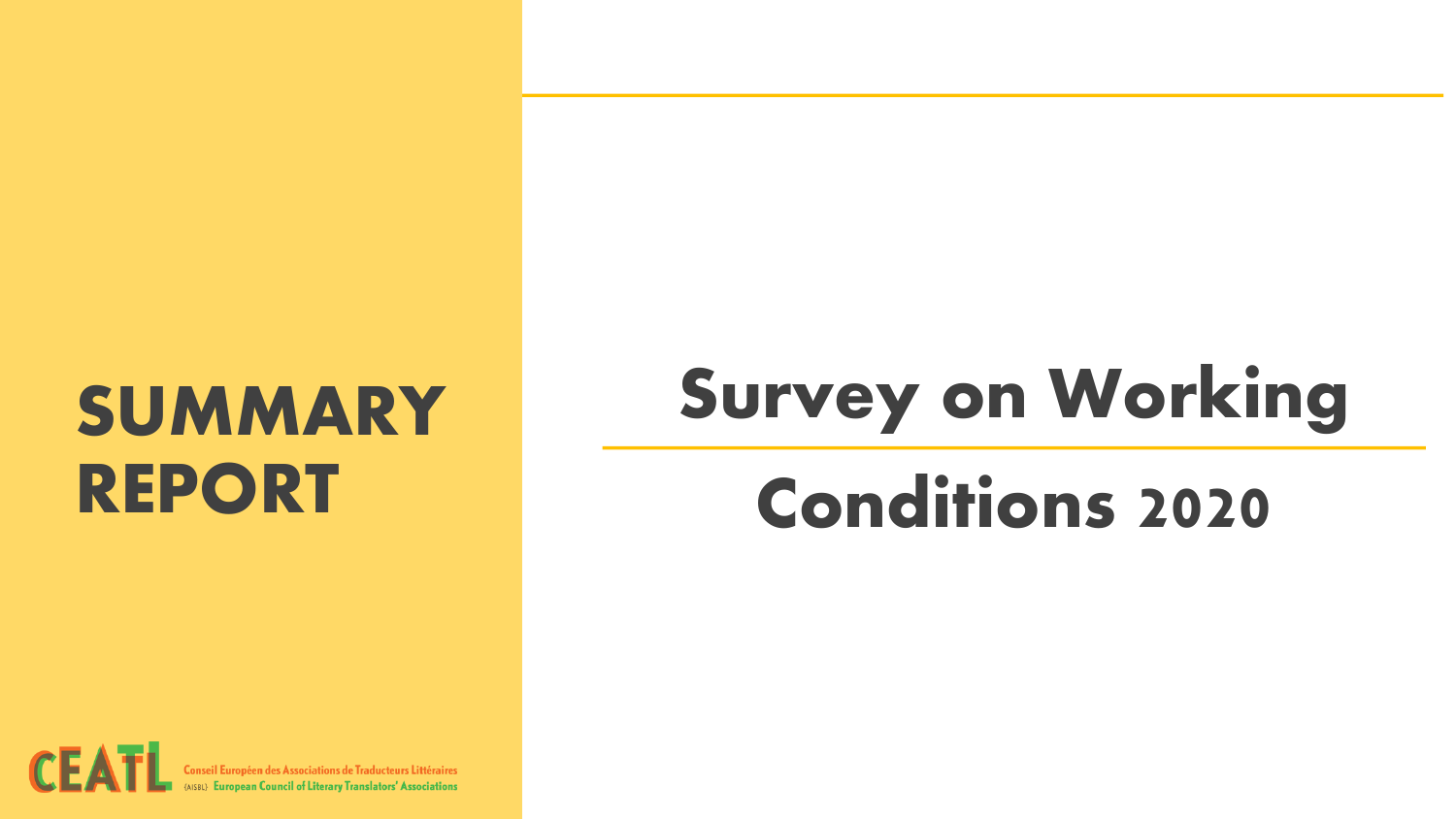### **www.ceatl.eu**

**Both the survey and this summary report have been developed by the Working Conditions working group of**

> Conseil Européen des Associations de Traducteurs Littéraires SBL) European Council of Literary Translators' Associations

**With the financial support of**



- The survey was taken from 18 May 2020 to 21 July 2020.
- Data were collected using a Limesurvey online questionnaire.
- The questionnaire was available in 24 languages (Basque, Bulgarian, Catalan, Croatian, Czech, Danish, Dutch, English, Finnish, French, German, Hungarian, Icelandic, Italian, Lithuanian, Norwegian, Polish, Portuguese, Romanian, Serbian, Slovak, Slovene, Spanish, and Swedish).
- The total number of respondents was 2,980.

Data exploitation (SPSS and R): Alexandra Gheondea-Eladi, PhD

Working Conditions WG members: Claudia Steinitz (WG coordinator), Miquel Cabal-Guarro, Guðrún Emilsdóttir, Lara Hölbling-Matković, Outi Järvinen, and Claudia Popa

**NB**: For the sake of brevity, the expression "CEATL member" has been used throughout this report instead of "member of an association which is part of CEATL"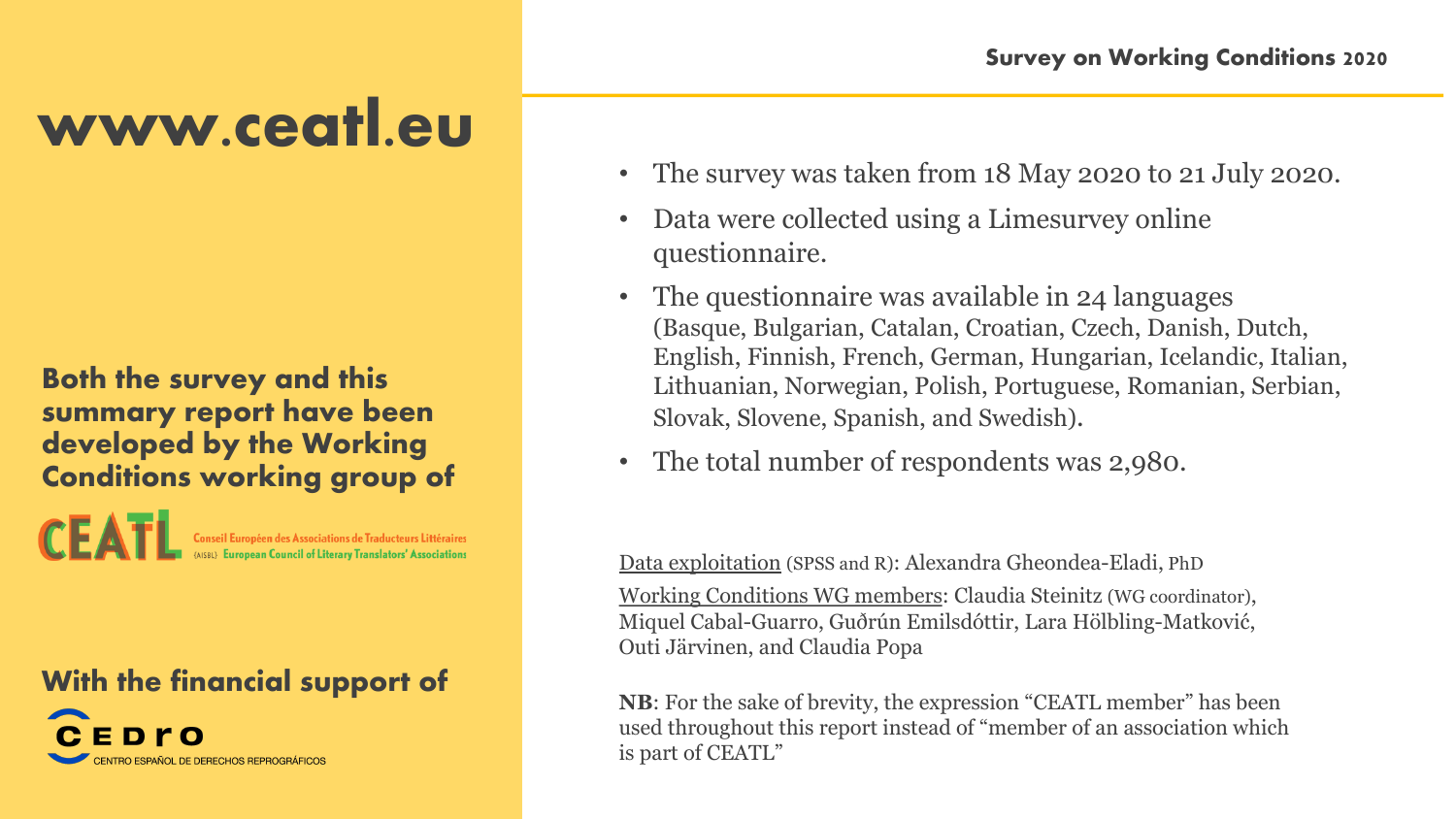

### **Respondents by gender Respondents by age**





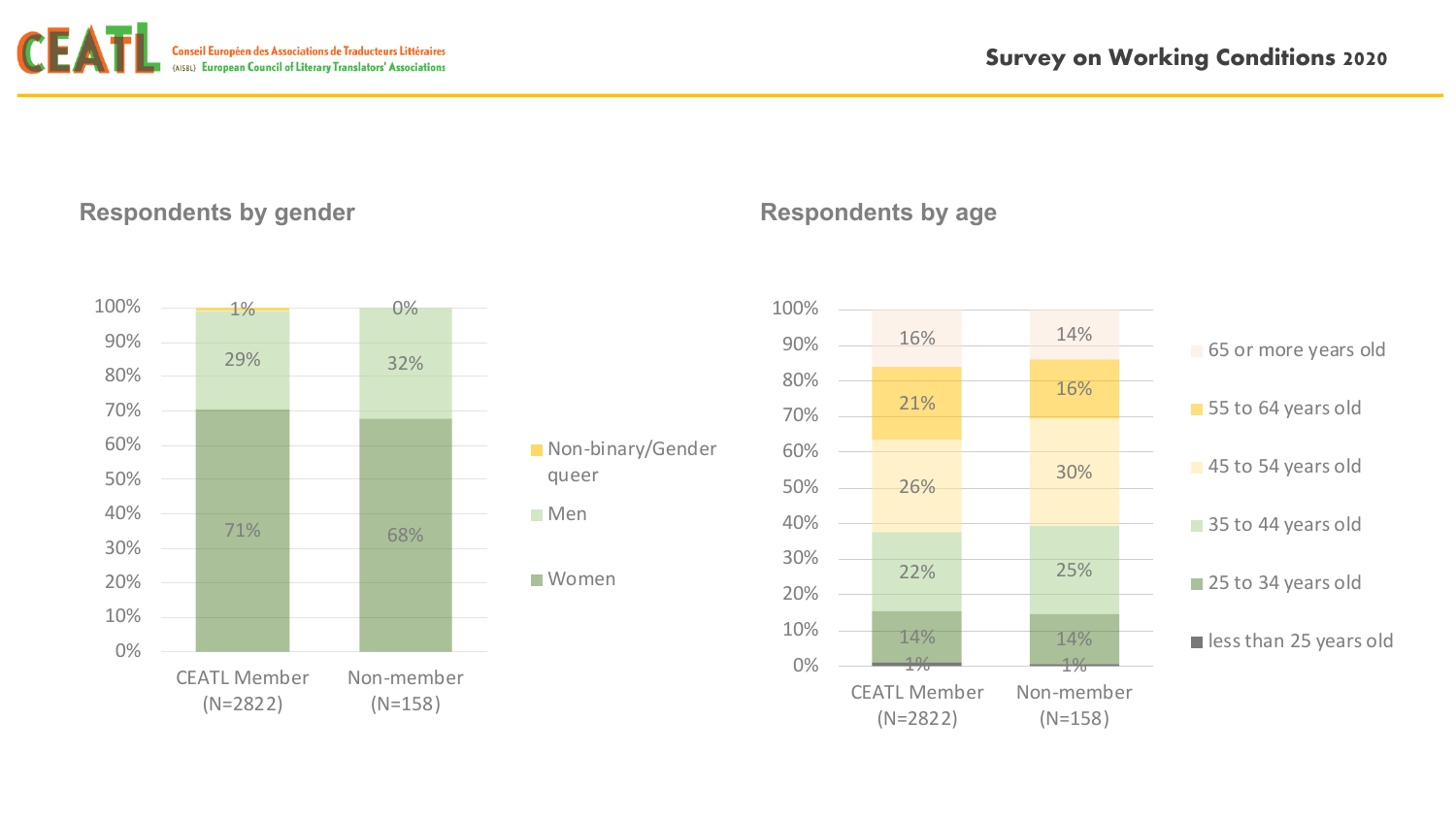



#### **Years active as a literary translator/book translator**

#### **As a literary translator, you work**



CEATL MEMBER (N=2822) NON-MEMBER (N=158)

- **Occasionally (less than a quarter of your total work hours)**
- **Half-time or part-time**
- Full-time (at least 80% of your total work hours)
- **Missing**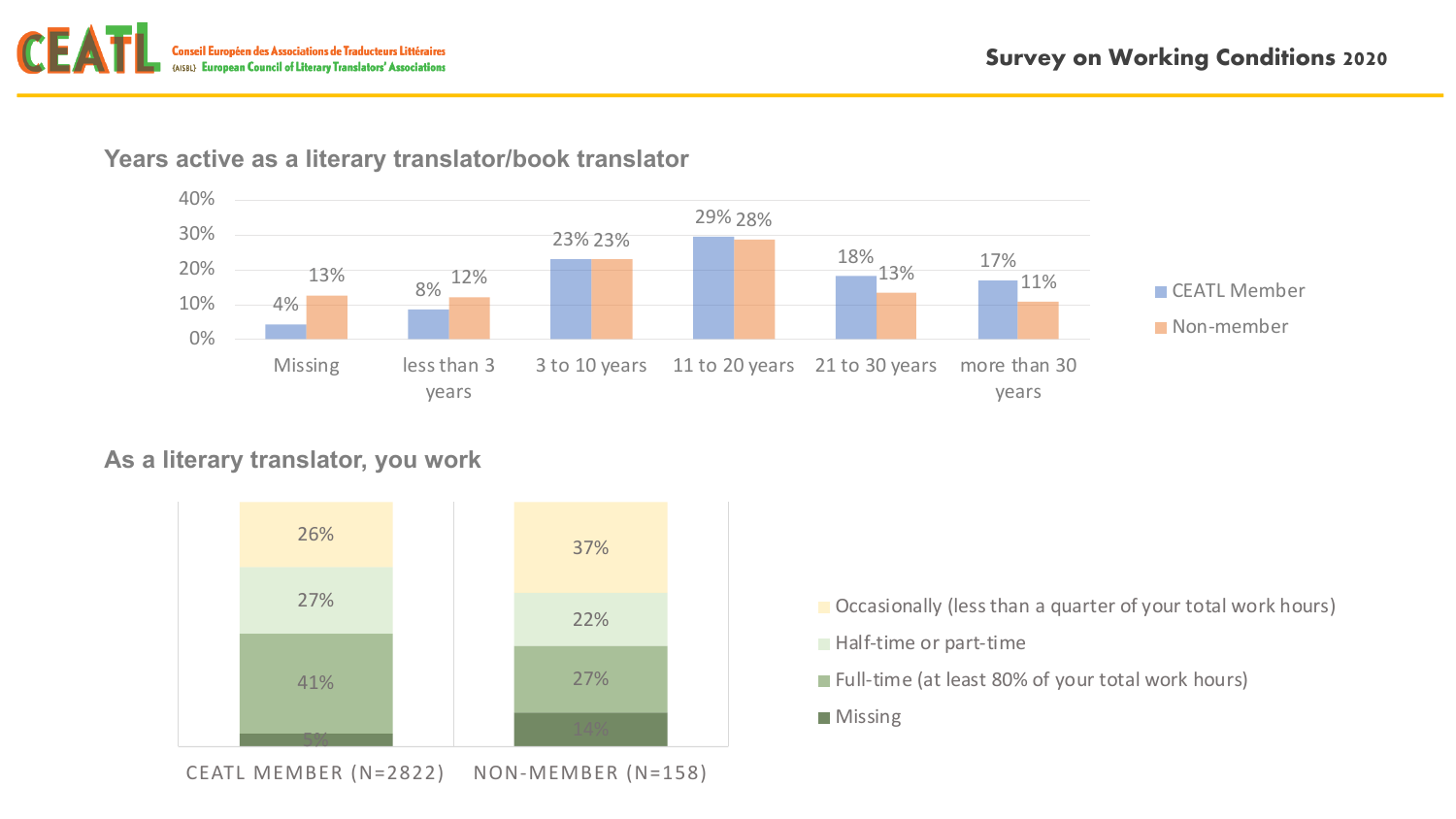Européen des Associations de Traducteurs Littéraires **(AISBL)** European Council of Literary Translators' Associations



**NOTE**: Figures may be different than expected, due to a large amount of errors in the data. Although corrections have been made, some errors may be still visible in some countries. Since these are not systematic errors nor random, an error interval cannot by calculated. In some cases (Norway, Ireland), the average usual fee is higher than the maximum fee. This is due to non-systematic errors in the data. Although many corrections have been made to clean the data, some could not be identified and this may lead to such situations.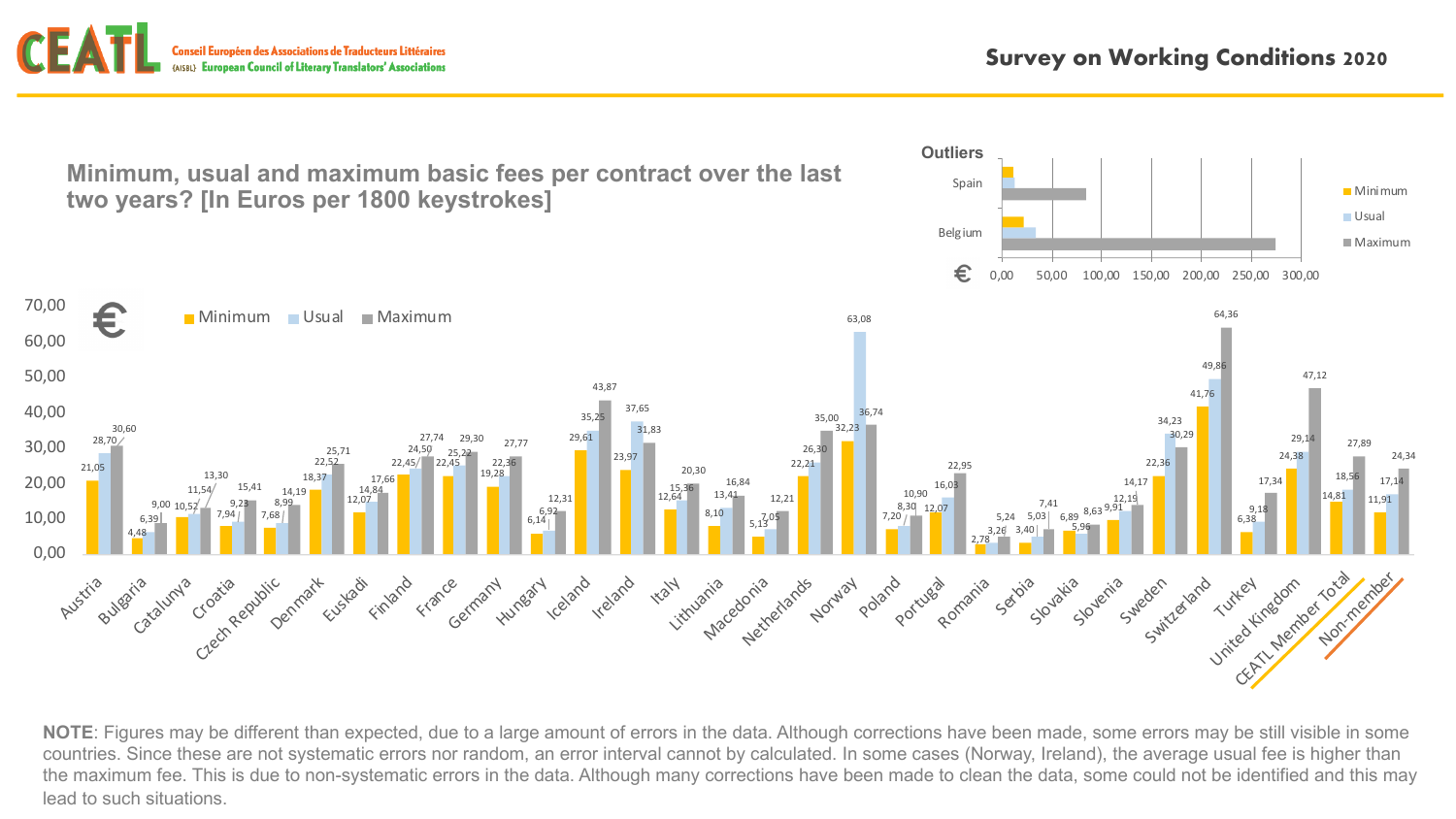

#### **Signing contracts for translations in accordance with the copyright/authors' rights laws**

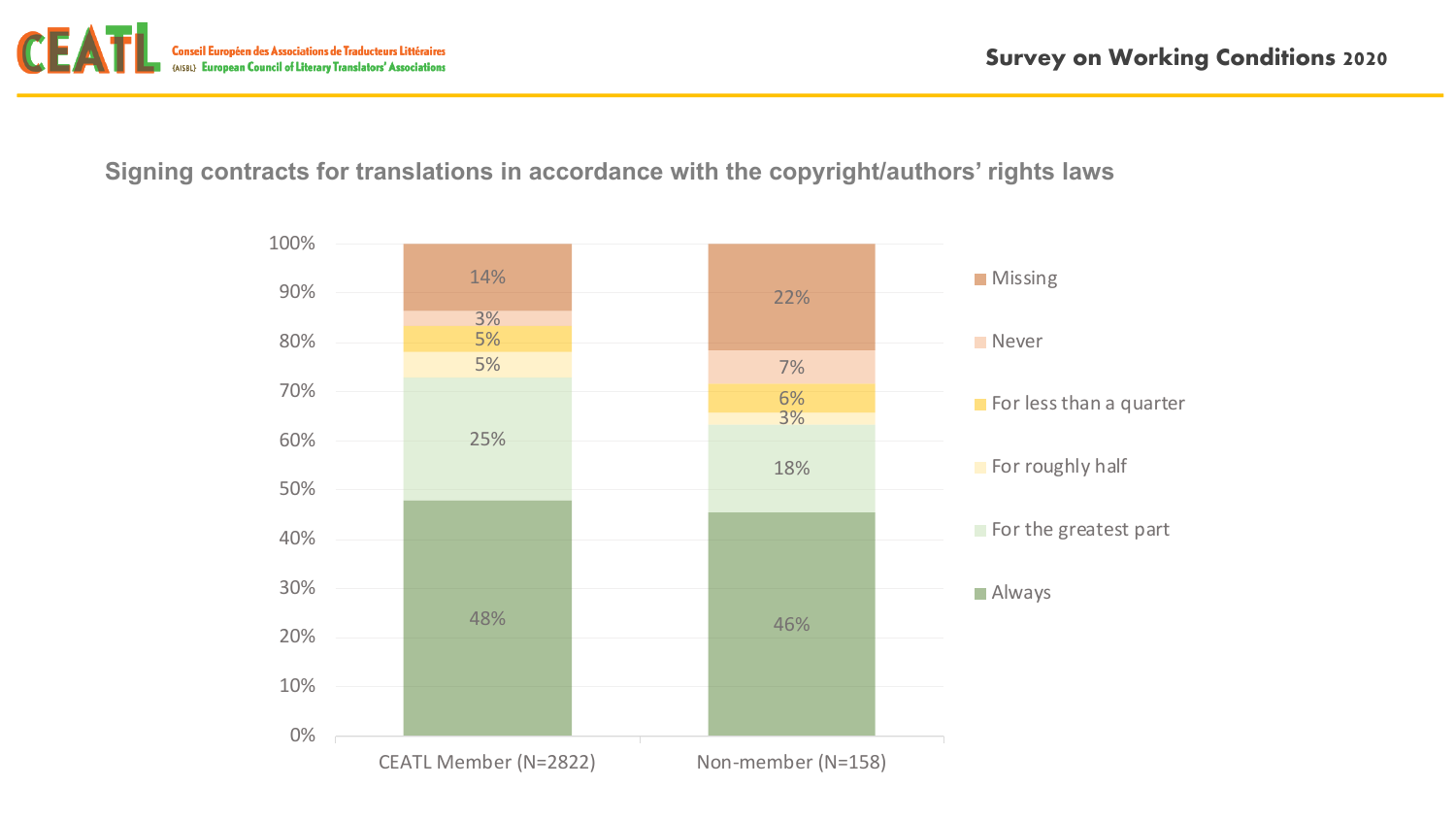

#### **Mention of translator's name**

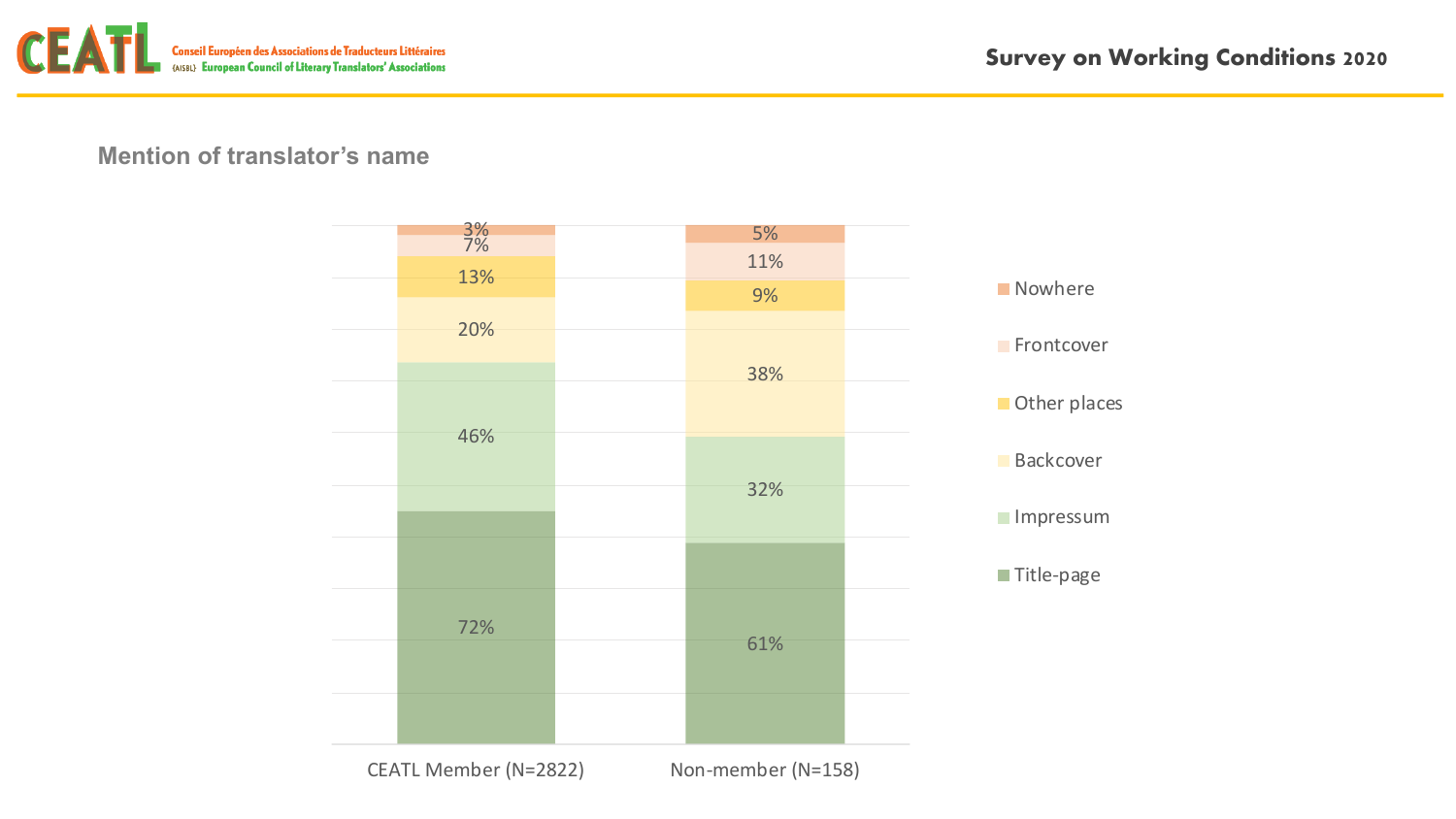

**Rights ceded in contracts**



Some rights unlimited or limited in time.

- All rights until the work is in the public domain.
- **All rights limited up to a specific number of** years
- All rights up to a specific number of years after the non-availability or the non-use (buy-out)
- All rights unlimited in time (total-buy-out)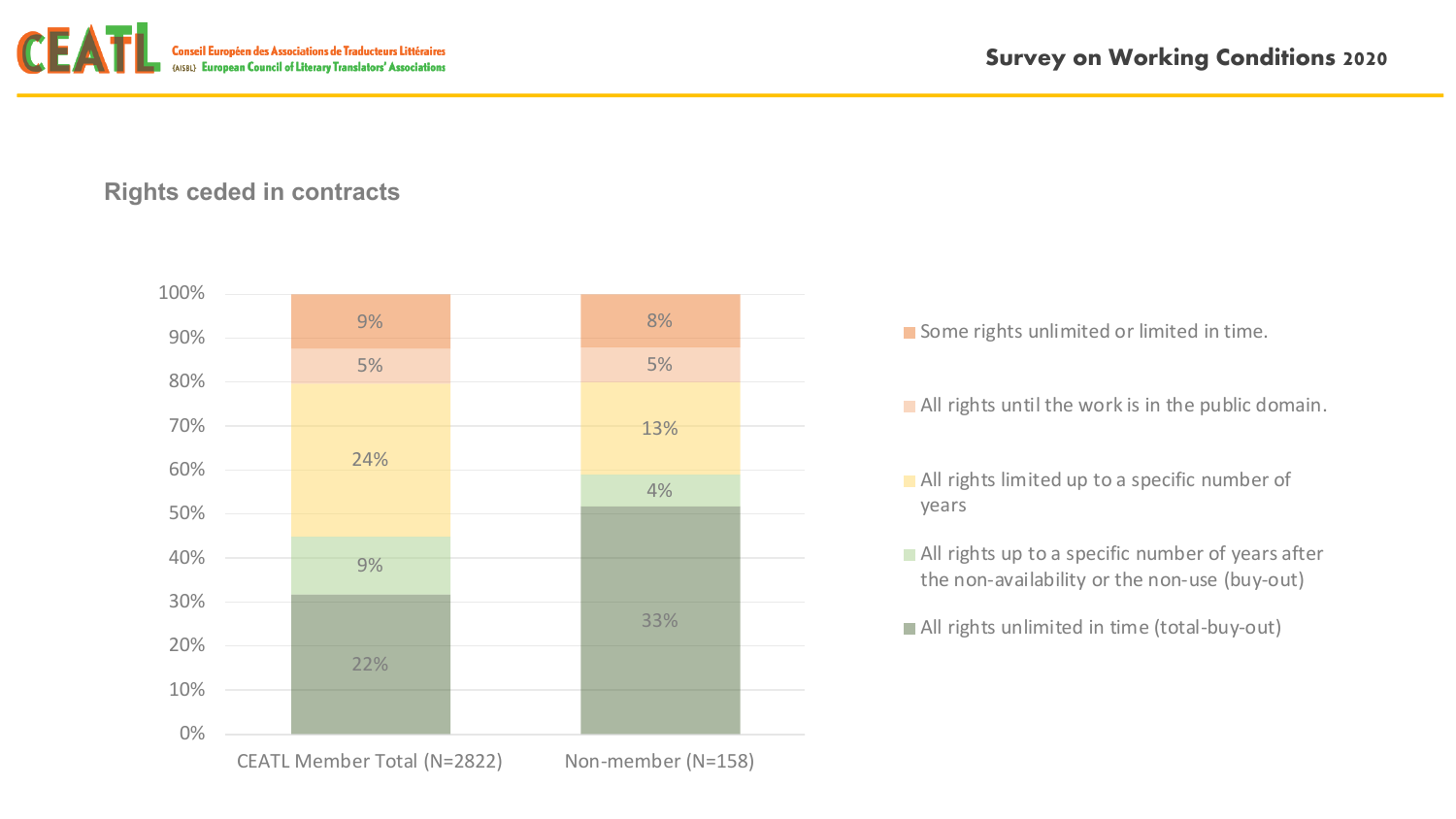

**Participation in the sales of works (royalties) in mean %**

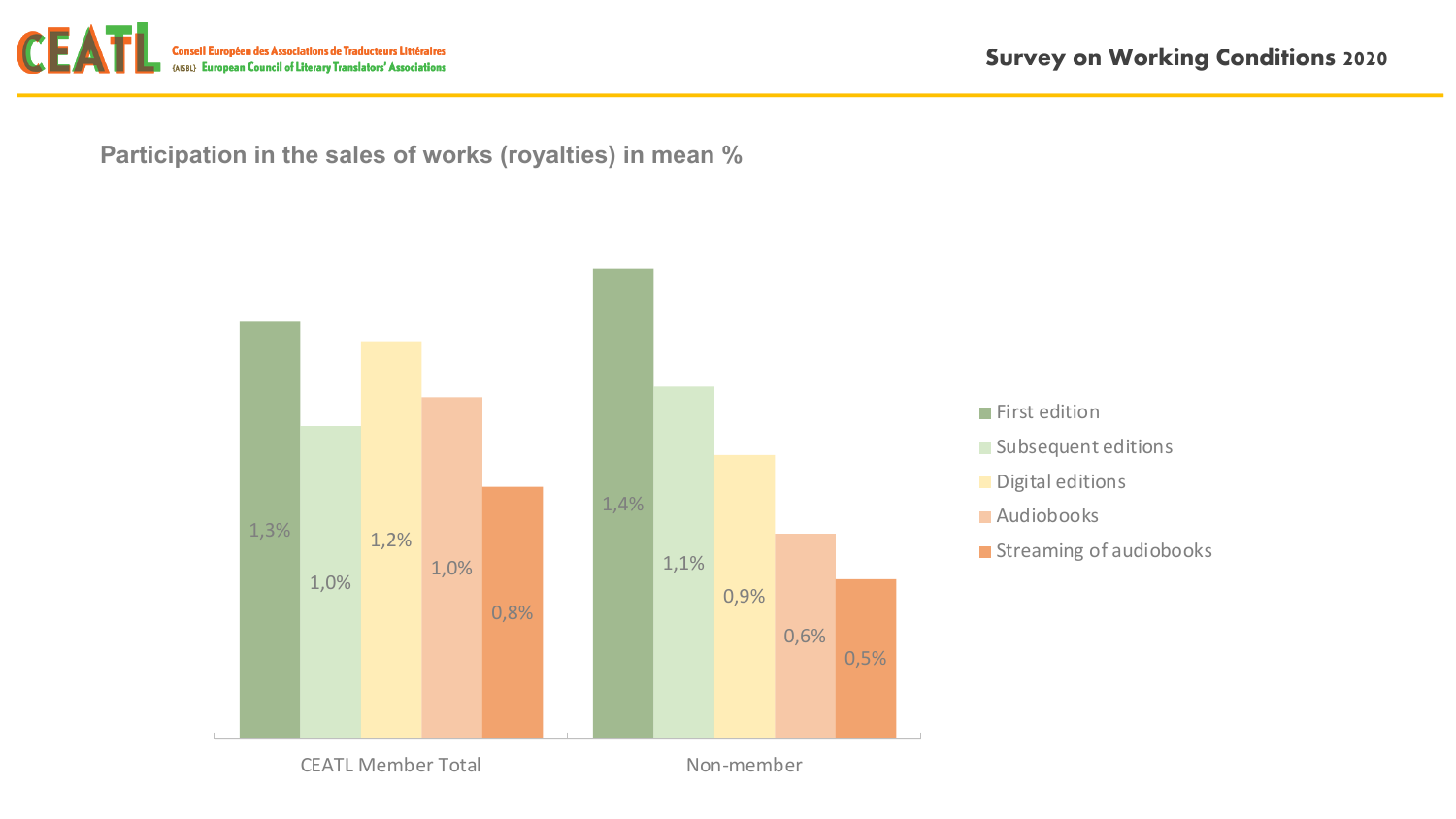

**Mean % participation in licensing or sales of rights to third parties**





CEATL Member Total Non-member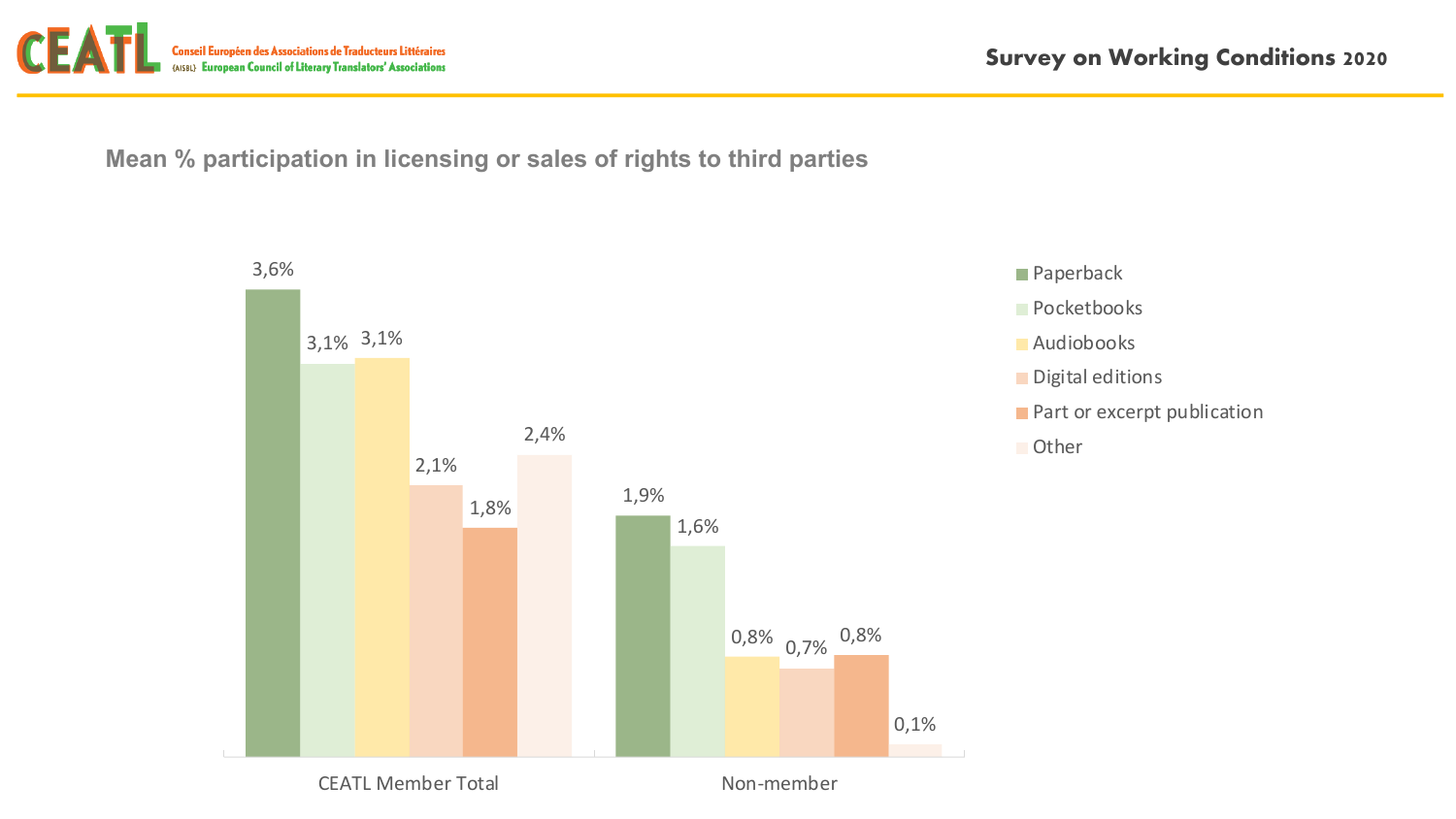

**Mean percentage of total yearly earnings/turnover derived from literary translation**

**2018** 2019

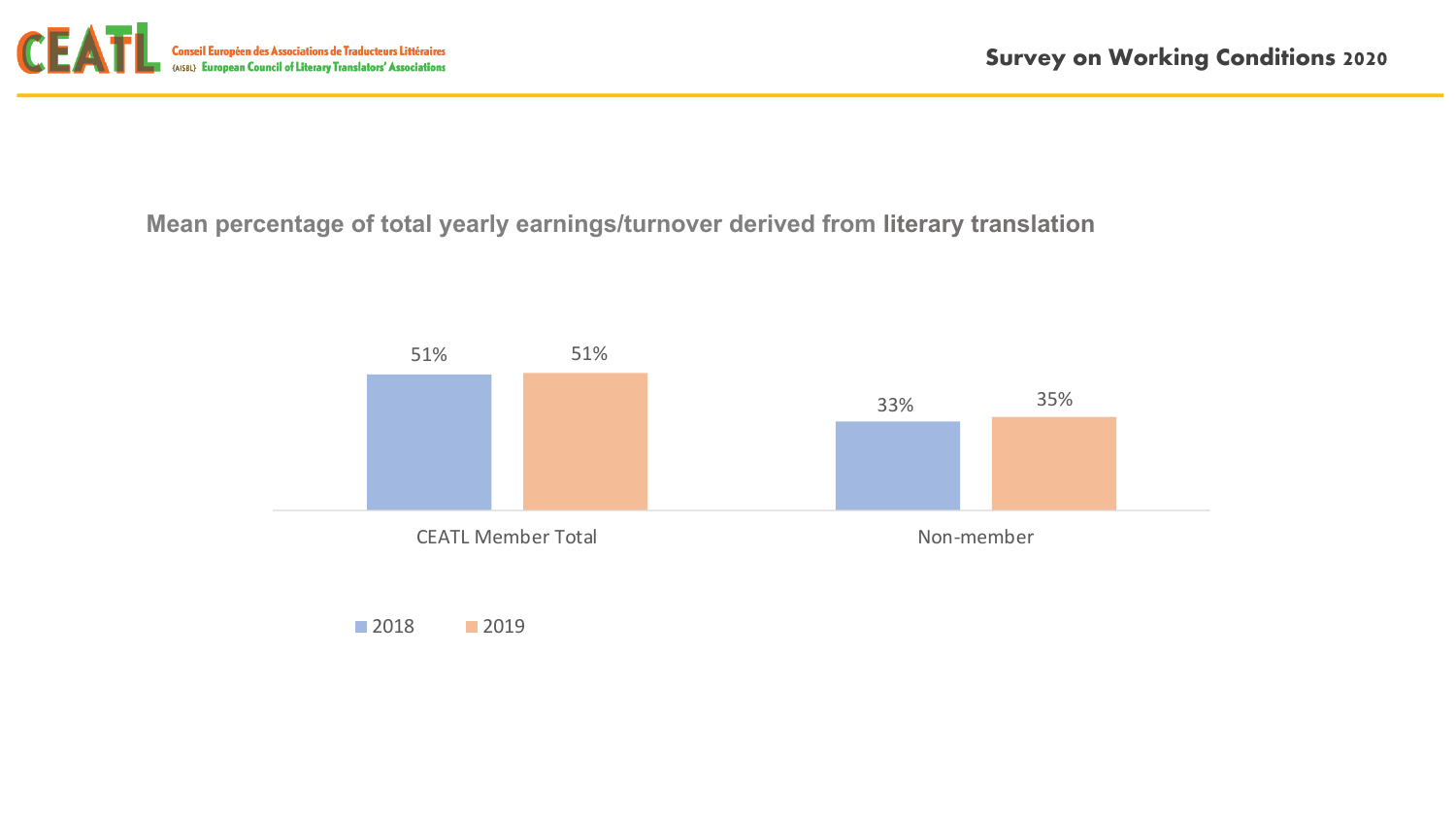

**Yearly amounts received from royalties for books, excluding the amounts possibly received as** *à valoir* **or advance**

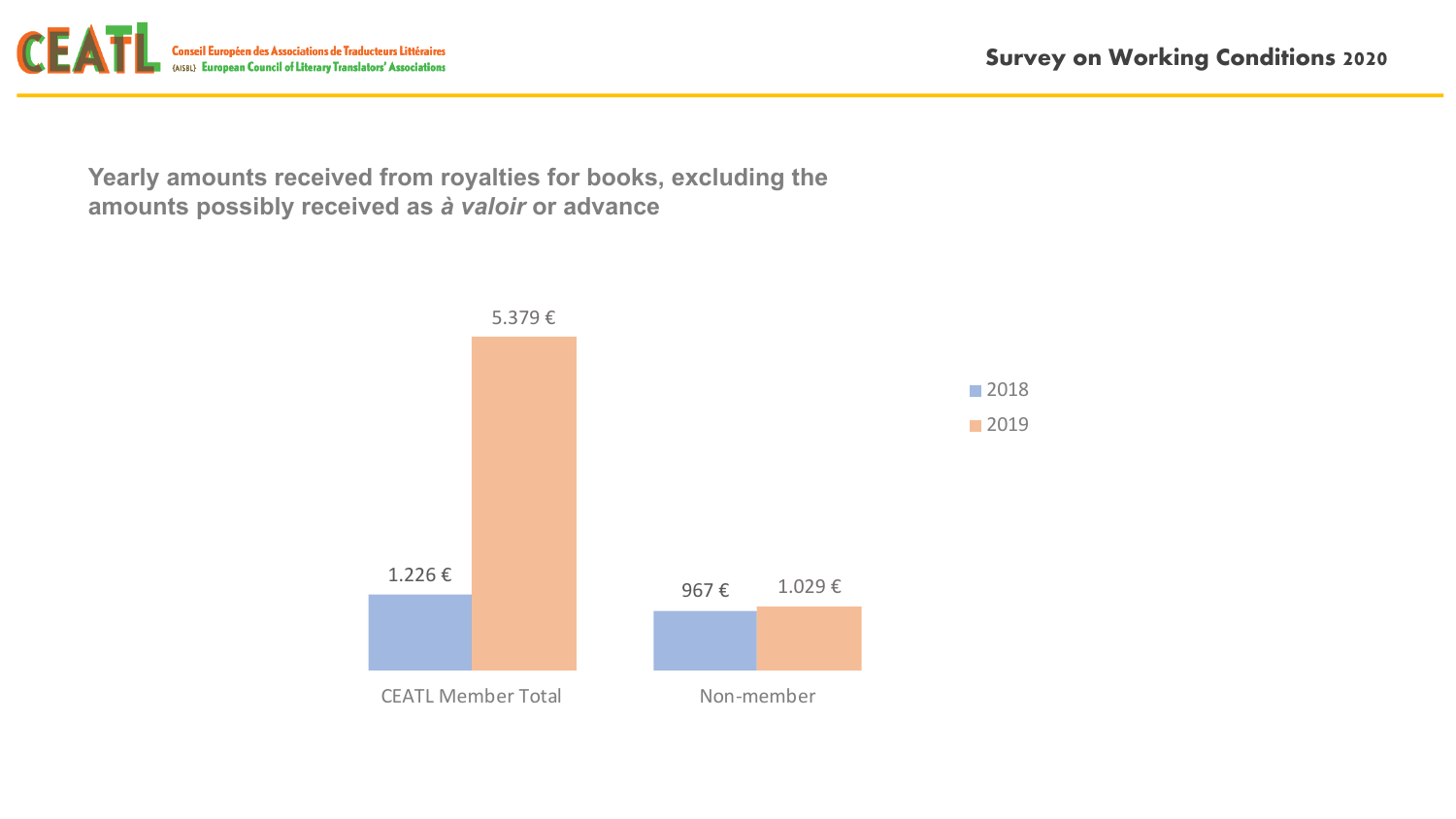



Number of respondents for 2018 and 2019 varies slightly for each country. Therefore, these values are not displayed in graph.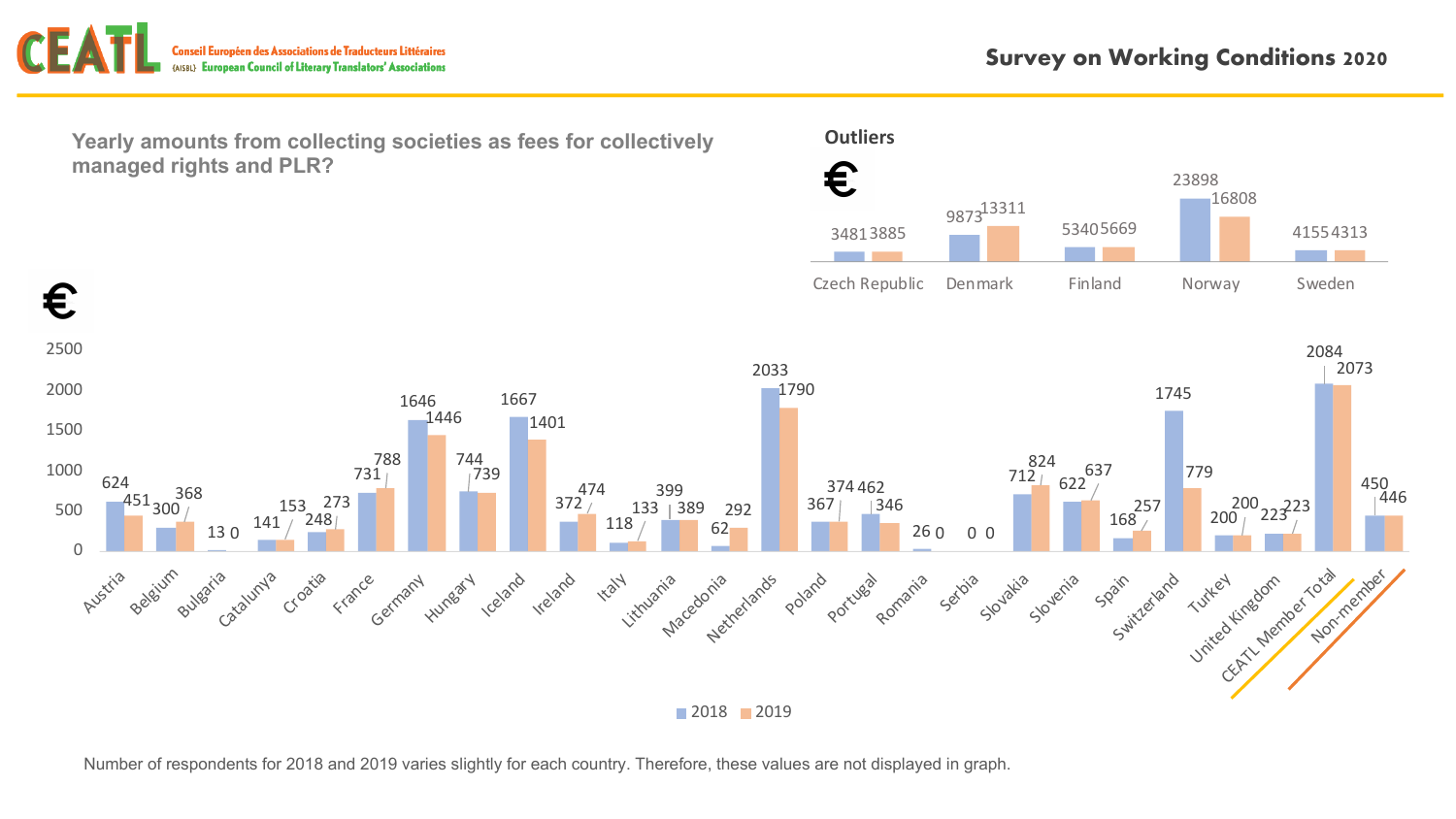

#### **Are your rates lower for translating children books?**